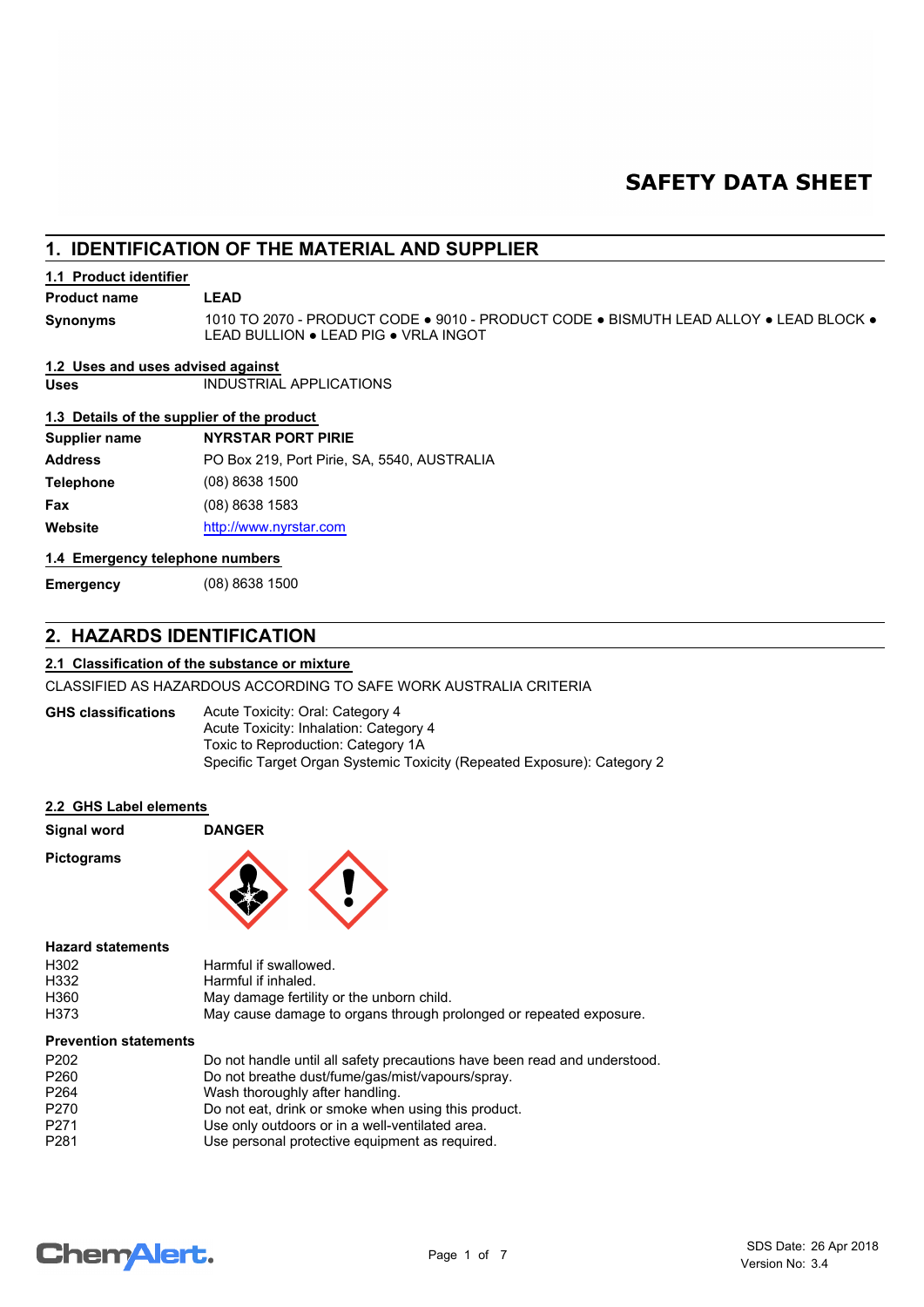# **PRODUCT NAME LEAD**

#### **Response statements**

P304 + P340 IF INHALED: Remove to fresh air and keep at rest in a position comfortable for breathing.<br>P308 + P313 IF exposed or concerned: Get medical advice/ attention. P308 + P313 IF exposed or concerned: Get medical advice/ attention.<br>P330 Binse mouth Rinse mouth

**Storage statements**

P405 Store locked up.

# **Disposal statements**

P501 Dispose of contents/container in accordance with relevant regulations.

## **2.3 Other hazards**

Toxic effects of Lead and alloying metals arise from exposure to dust, fume, vapour or mist forms and are not considered toxic in solid (metal) form.

# **3. COMPOSITION/ INFORMATION ON INGREDIENTS**

#### **3.1 Substances / Mixtures**

| Ingredient | . Number<br>◡៸                       | <b>-0.1.</b><br>Number<br>—∽  | Content |
|------------|--------------------------------------|-------------------------------|---------|
| LEAD       | nn,<br><b>코</b> 시 -<br>זכי<br>-שכ-פו | ດລາ<br>100<br>100-4<br>∍ د ت∠ | $>97\%$ |

# **4. FIRST AID MEASURES**

#### **4.1 Description of first aid measures**

| Eye                         | Exposure is considered unlikely.                                                                                                                                               |
|-----------------------------|--------------------------------------------------------------------------------------------------------------------------------------------------------------------------------|
| <b>Inhalation</b>           | Due to product form / nature of use, an inhalation hazard is not anticipated.                                                                                                  |
| <b>Skin</b>                 | Exposure is considered unlikely. Skin irritation is not anticipated.                                                                                                           |
| <b>Ingestion</b>            | For advice, contact a Poisons Information Centre on 13 11 26 (Australia Wide) or a doctor (at once). Due to<br>product form and application, ingestion is considered unlikely. |
| <b>First aid facilities</b> | None allocated.                                                                                                                                                                |

#### **4.2 Most important symptoms and effects, both acute and delayed**

See Section 11 for more detailed information on health effects and symptoms.

#### **4.3 Immediate medical attention and special treatment needed**

Treat symptomatically.

# **5. FIRE FIGHTING MEASURES**

#### **5.1 Extinguishing media**

Use an extinguishing agent suitable for the surrounding fire.

#### **5.2 Special hazards arising from the substance or mixture**

Non flammable. May evolve toxic gases (lead oxides) when heated to decomposition.

#### **5.3 Advice for firefighters**

No fire or explosion hazard exists.

# **5.4 Hazchem code**

None allocated.

# **6. ACCIDENTAL RELEASE MEASURES**

# **6.1 Personal precautions, protective equipment and emergency procedures**

Wear Personal Protective Equipment (PPE) as detailed in section 8 of the SDS.

# **6.2 Environmental precautions**

Prevent product from entering drains and waterways.

# **6.3 Methods of cleaning up**

If spilt, collect and return to manufacturer.

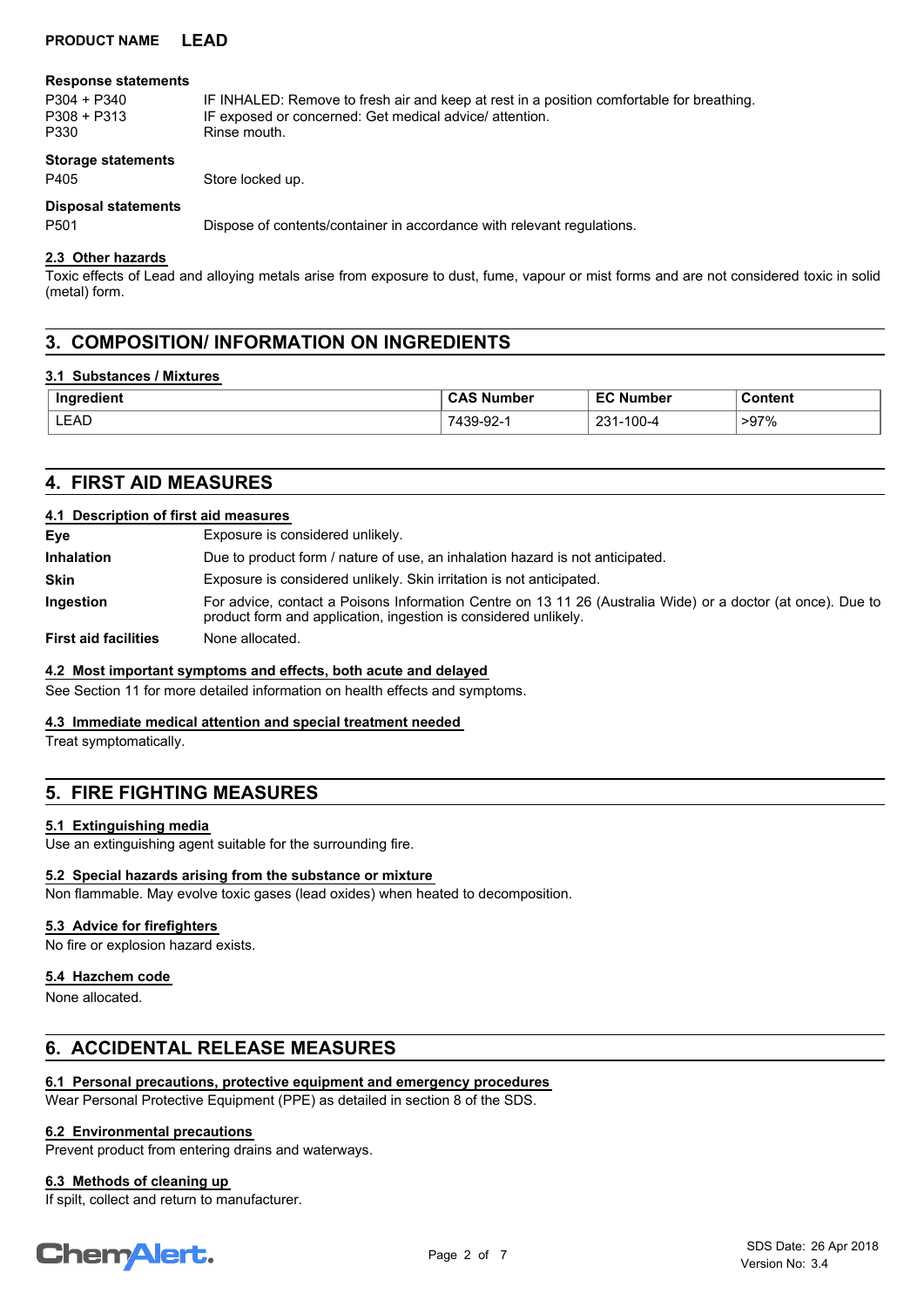#### **6.4 Reference to other sections**

See Sections 8 and 13 for exposure controls and disposal.

# **7. HANDLING AND STORAGE**

## **7.1 Precautions for safe handling**

Before use carefully read the product label. Use of safe work practices are recommended to avoid eye or skin contact and inhalation. Observe good personal hygiene, including washing hands before eating. Prohibit eating, drinking and smoking in contaminated areas.

### **7.2 Conditions for safe storage, including any incompatibilities**

Store removed from incompatible substances and foodstuffs. Ensure product is adequately labelled.

## **7.3 Specific end uses**

No information provided.

# **8. EXPOSURE CONTROLS / PERSONAL PROTECTION**

## **8.1 Control parameters**

#### **Exposure standards**

| Ingredient                            | Reference | <b>TWA</b> |                   | STEL |                   |
|---------------------------------------|-----------|------------|-------------------|------|-------------------|
|                                       |           | ppm        | mq/m <sup>3</sup> | ppm  | mq/m <sup>3</sup> |
| Lead, inorganic dusts & fumes (as Pb) | SWA (AUS) | $- -$      | 0.15              | $-$  | $-$               |

#### **Biological limits**

| Ingredient  | <b>Determinant</b>                                  | <b>Sampling Time</b> | <b>BEI</b>   |
|-------------|-----------------------------------------------------|----------------------|--------------|
| <b>LEAD</b> | Lead in blood                                       | Not critical         | 200 µg/L     |
|             | Lead in blood (women of child bearing<br>potential) | Not critical         | 10 µg/100ml  |
|             | Lead in blood                                       | Not critical         | $30 \mu g/L$ |
|             | Lead in blood (women of child bearing<br>potential) | Not critical         | $10 \mu g/L$ |

Reference: ACGIH Biological Exposure Indices

## **8.2 Exposure controls**

No special precautions are normally required when handling this product. Maintain dust / fume levels below the recommended exposure standard. **Engineering controls**

# **PPE**

| Eye / Face  | Wear safety glasses.                         |
|-------------|----------------------------------------------|
| Hands       | Wear leather gloves.                         |
| Body        | Wear safety boots.                           |
| Respiratory | Not required under normal conditions of use. |



# **9. PHYSICAL AND CHEMICAL PROPERTIES**

# **9.1 Information on basic physical and chemical properties**

| Appearance           | BLUE/WHITE SILVERY/GREY METALLIC SOLID (25 KG INGOTS, 1 TONNE AND 2 TONNE |
|----------------------|---------------------------------------------------------------------------|
|                      | BLOCKS)                                                                   |
| Odour                | <b>ODOURLESS</b>                                                          |
| Flammability         | NON FLAMMABLE                                                             |
| Flash point          | NOT RELEVANT                                                              |
| <b>Boiling point</b> | 1740°C                                                                    |
| Melting point        | $327^\circ C$                                                             |
|                      |                                                                           |

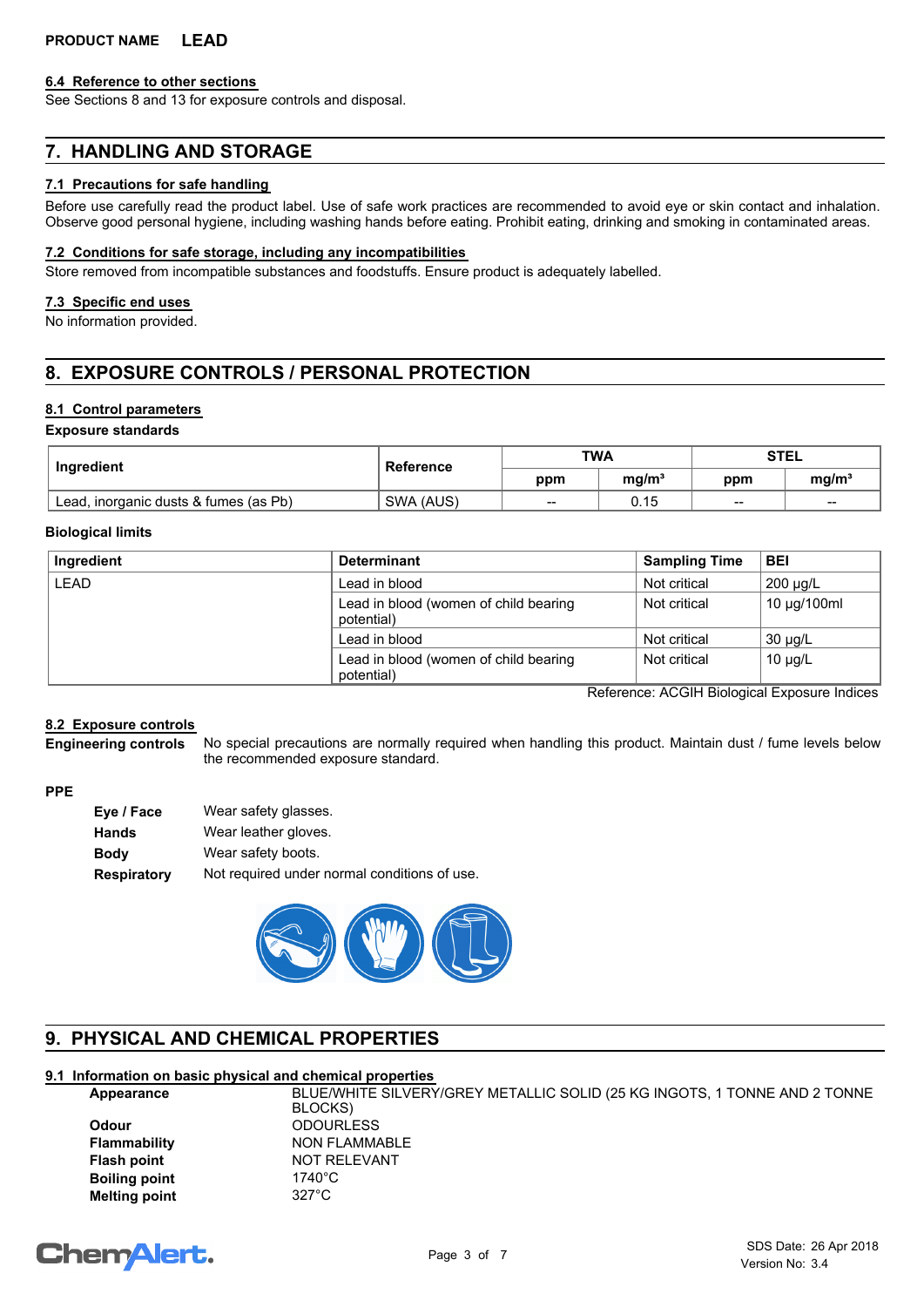# **PRODUCT NAME LEAD**

#### **9.1 Information on basic physical and chemical properties**

| <b>Evaporation rate</b>          | NOT RFI FVANT        |
|----------------------------------|----------------------|
| рH                               | <b>NOT RELEVANT</b>  |
| Vapour density                   | <b>NOT AVAILABLE</b> |
| <b>Specific gravity</b>          | 11.34                |
| Solubility (water)               | <b>INSOLUBLE</b>     |
| Vapour pressure                  | 1 mm Hg @ 973°C      |
| <b>Upper explosion limit</b>     | <b>NOT RELEVANT</b>  |
| Lower explosion limit            | NOT RFI FVANT        |
| <b>Partition coefficient</b>     | <b>NOT AVAILABLE</b> |
| <b>Autoignition temperature</b>  | <b>NOT AVAILABLE</b> |
| <b>Decomposition temperature</b> | <b>NOT AVAILABLE</b> |
| <b>Viscosity</b>                 | <b>NOT AVAILABLE</b> |
| <b>Explosive properties</b>      | <b>NOT AVAILABLE</b> |
| <b>Oxidising properties</b>      | <b>NOT AVAILABLE</b> |
| Odour threshold                  | <b>NOT AVAILABLE</b> |
| 9.2 Other information            |                      |
| % Volatiles                      | <b>NOT RELEVANT</b>  |
|                                  |                      |

# **10. STABILITY AND REACTIVITY**

## **10.1 Reactivity**

No reactivity hazard other than the effects described in sub-sections below.

# **10.2 Chemical stability**

Stable under recommended conditions of storage.

## **10.3 Possibility of hazardous reactions**

Polymerization is not expected to occur.

## **10.4 Conditions to avoid**

Avoid contact with incompatible substances.

# **10.5 Incompatible materials**

Incompatible with oxidising agents (e.g. hypochlorites) and acids (e.g. nitric acid).

#### **10.6 Hazardous decomposition products**

May evolve toxic gases (lead oxides) when heated to decomposition.

# **11. TOXICOLOGICAL INFORMATION**

# **11.1 Information on toxicological effects**

**Acute toxicity** Lead is expected to be harmful if swallowed, in contact with skin, and/or if inhaled.

## **Information available for the ingredients:**

| Ingredient                         |                                                                                                                                                                                                                                                                     | Oral LD50             | Dermal LD50 | <b>Inhalation LC50</b> |
|------------------------------------|---------------------------------------------------------------------------------------------------------------------------------------------------------------------------------------------------------------------------------------------------------------------|-----------------------|-------------|------------------------|
| <b>LEAD</b>                        |                                                                                                                                                                                                                                                                     | 50 - 600 mg/kg (calf) |             |                        |
| <b>Skin</b>                        | Non irritant. Metallic lead is very poorly absorbed through the skin and is therefore not considered a hazard<br>through this route of exposure.                                                                                                                    |                       |             |                        |
| Eye                                | Exposure considered unlikely. Due to product form and nature of use, the potential for exposure is reduced.                                                                                                                                                         |                       |             |                        |
| <b>Sensitisation</b>               | Not classified as causing skin or respiratory sensitisation.                                                                                                                                                                                                        |                       |             |                        |
| <b>Mutagenicity</b>                | The evidence for genotoxic effects of lead is contradictory, with numerous studies reporting both positive and<br>negative effects. Responses appear to be induced by indirect mechanisms, mostly at very high<br>concentrations that lack physiological relevance. |                       |             |                        |
| Carcinogenicity                    | Lead compounds (inorganic) are classified as probably carcinogenic to humans (IARC Group 2A).                                                                                                                                                                       |                       |             |                        |
| <b>Reproductive</b>                | There is sufficient data to indicate that lead compounds may damage fertility or the unborn child.                                                                                                                                                                  |                       |             |                        |
| STOT - single<br>exposure          | Not classified as causing organ damage from single exposure. Due to the product form (solid), an inhalation<br>hazard is not anticipated.                                                                                                                           |                       |             |                        |
| <b>STOT - repeated</b><br>exposure | Lead is a cumulative poison and may be absorbed into the body through ingestion or inhalation. Lead has<br>been documented in observational human studies to produce toxicity in multiple organ systems and body                                                    |                       |             |                        |

# **Chemalert.**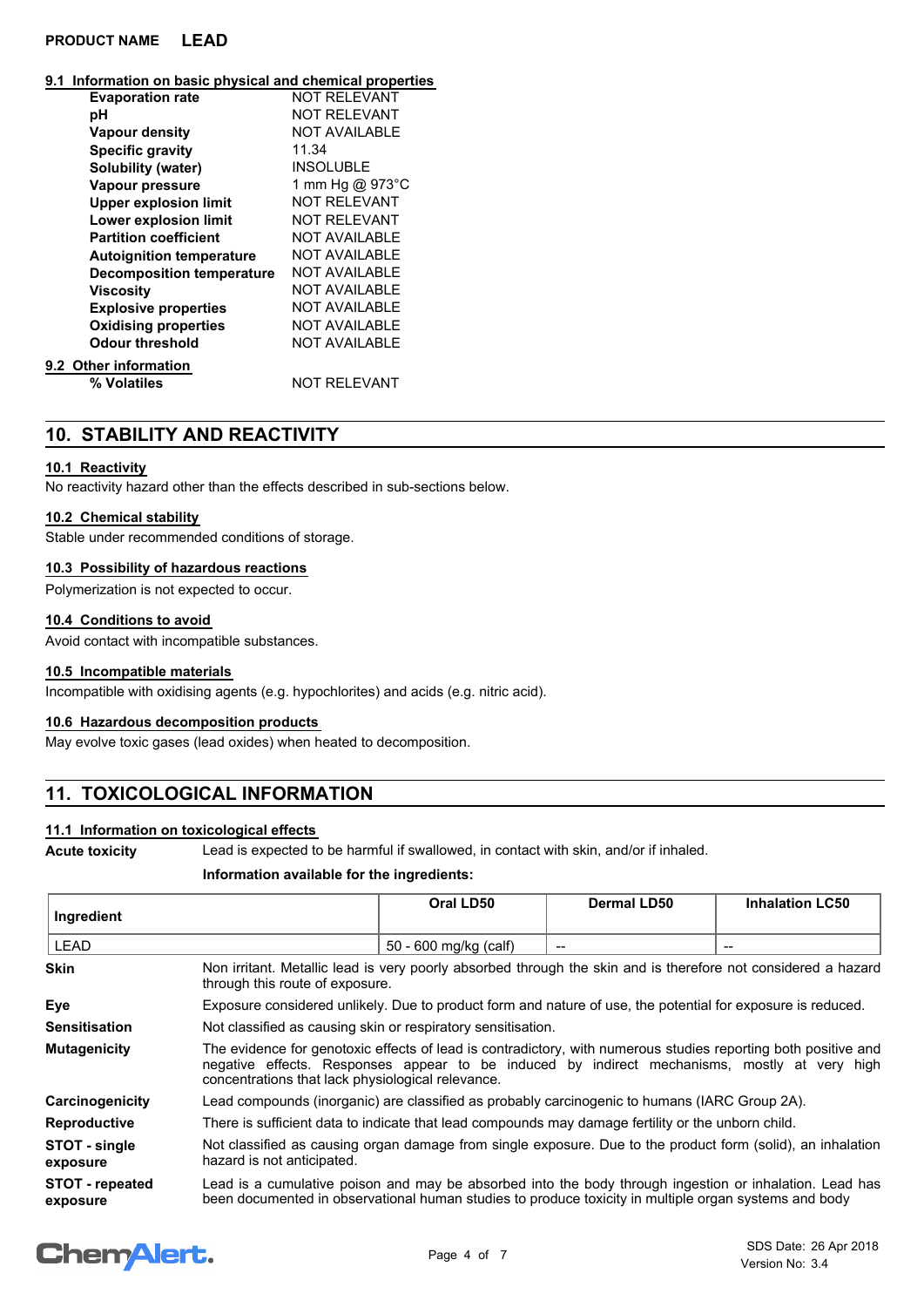function including the haematopoietic (blood) system, kidney function, reproductive function and the central nervous system.

Return to manufacturer/supplier where possible. Contact the manufacturer/supplier for additional information

**Aspiration** Not applicable for solids.

# **12. ECOLOGICAL INFORMATION**

# **12.1 Toxicity**

Due to product form and low solubility, the environmental impact of this product is expected to be reduced. However, should the product dissolve slightly following prolonged immersion in waterways, the soluble lead compounds will be toxic to aquatic organisms, livestock and irrigable plants.

#### **12.2 Persistence and degradability**

Inorganic lead does not degrade.

#### **12.3 Bioaccumulative potential**

Inorganic lead is considered to be bioaccumulating in the environment, and may accumulate in aquatic and terrestrial plants and animals.

## **12.4 Mobility in soil**

Insoluble in water.

## **12.5 Other adverse effects**

No information provided.

# **13. DISPOSAL CONSIDERATIONS**

(if required).

## **13.1 Waste treatment methods**

**Waste disposal**

Legislation **Dispose of in accordance with relevant local legislation.** 

# **14. TRANSPORT INFORMATION**

## **NOT CLASSIFIED AS A DANGEROUS GOOD BY THE CRITERIA OF THE ADG CODE, IMDG OR IATA**

|                                     | <b>LAND TRANSPORT (ADG)</b> | <b>SEA TRANSPORT (IMDG / IMO)</b> | AIR TRANSPORT (IATA / ICAO) |
|-------------------------------------|-----------------------------|-----------------------------------|-----------------------------|
| 14.1 UN Number                      | None allocated.             | None allocated.                   | None allocated.             |
| 14.2 Proper<br><b>Shipping Name</b> | None allocated.             | None allocated.                   | None allocated.             |
| 14.3 Transport<br>hazard class      | None allocated.             | None allocated.                   | None allocated.             |
| 14.4 Packing Group                  | None allocated.             | None allocated.                   | None allocated.             |

### **14.5 Environmental hazards**

No information provided.

**14.6 Special precautions for user**

**Hazchem code** None allocated.

**Other information**

Solid material not regulated for transport under 2.3.2.1.3 of the Australian Dangerous Goods (ADG) and International Maritime Dangerous Goods (IMDG) codes, and under 3.6.1.5.3 of the International Air Transport Association (IATA).

# **15. REGULATORY INFORMATION**

## **15.1 Safety, health and environmental regulations/legislation specific for the substance or mixture**

Classified as a Schedule 6 (S6) Standard for the Uniform Scheduling of Medicines and Poisons (SUSMP). **Poison schedule** Safework Australia criteria is based on the Globally Harmonised System (GHS) of Classification and Labelling of Chemicals. **Classifications**

> The classifications and phrases listed below are based on the Approved Criteria for Classifying Hazardous Substances [NOHSC: 1008(2004)].

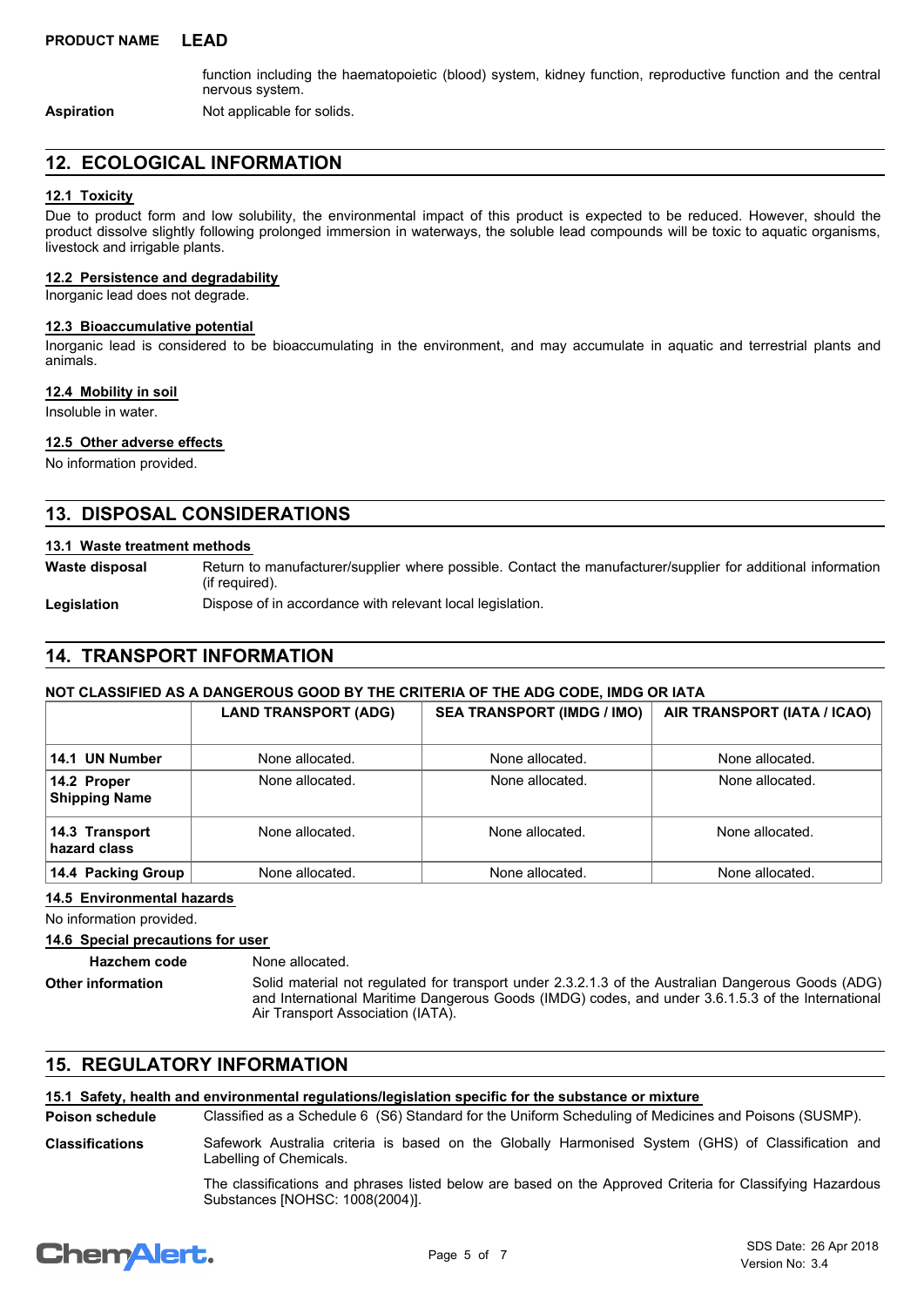| <b>Hazard codes</b>       | Repr.<br>Xn                                                                                                               | Reproductive toxin<br>Harmful                                                                                                                                                                                                                                                                                                               |  |
|---------------------------|---------------------------------------------------------------------------------------------------------------------------|---------------------------------------------------------------------------------------------------------------------------------------------------------------------------------------------------------------------------------------------------------------------------------------------------------------------------------------------|--|
| <b>Risk phrases</b>       | R20/22<br>R33<br>R <sub>61</sub><br>R <sub>62</sub>                                                                       | Harmful by inhalation and if swallowed.<br>Danger of cumulative effects.<br>May cause harm to the unborn child.<br>Possible risk of impaired fertility.                                                                                                                                                                                     |  |
| <b>Safety phrases</b>     | S45<br>S <sub>53</sub><br>S60<br>S61                                                                                      | In case of accident or if you feel unwell seek medical advice immediately (show the label<br>where possible).<br>Avoid exposure - obtain special instructions before use.<br>This material and its container must be disposed of as hazardous waste.<br>Avoid release to the environment. Refer to special instructions/safety data sheets. |  |
| <b>Inventory listings</b> | <b>AUSTRALIA: AICS (Australian Inventory of Chemical Substances)</b><br>All components are listed on AICS, or are exempt. |                                                                                                                                                                                                                                                                                                                                             |  |

# **16. OTHER INFORMATION**

**PRODUCT NAME LEAD**

EXPOSURE STANDARDS - TIME WEIGHTED AVERAGES: Exposure standards are established on the premise of an 8 hour work period of normal intensity, under normal climatic conditions and where a 16 hour break between shifts exists to enable the body to eliminate absorbed contaminants. In the following circumstances, exposure standards must be reduced: Strenuous work conditions; hot, humid climates; high altitude conditions; extended shifts (which increase the exposure period and shorten the period of recuperation). **Additional information**

> IARC GROUP 2B - POSSIBLE HUMAN CARCINOGEN. This product contains an ingredient which has demonstrated sufficient evidence to have been classified by the International Agency for Research into Cancer (IARC) as possibly carcinogenic to humans and whose use should be strictly monitored and controlled.

> RESPIRATORS: In general the use of respirators should be limited and engineering controls employed to avoid exposure. If respiratory equipment must be worn ensure correct respirator selection and training is undertaken. Remember that some respirators may be extremely uncomfortable when used for long periods. The use of air powered or air supplied respirators should be considered where prolonged or repeated use is necessary.

#### PERSONAL PROTECTIVE EQUIPMENT GUIDELINES:

The recommendation for protective equipment contained within this report is provided as a guide only. Factors such as form of product, method of application, working environment, quantity used, product concentration and the availability of engineering controls should be considered before final selection of personal protective equipment is made.

#### HEALTH EFFECTS FROM EXPOSURE:

It should be noted that the effects from exposure to this product will depend on several factors including: form of product; frequency and duration of use; quantity used; effectiveness of control measures; protective equipment used and method of application. Given that it is impractical to prepare a report which would encompass all possible scenarios, it is anticipated that users will assess the risks and apply control methods where appropriate.